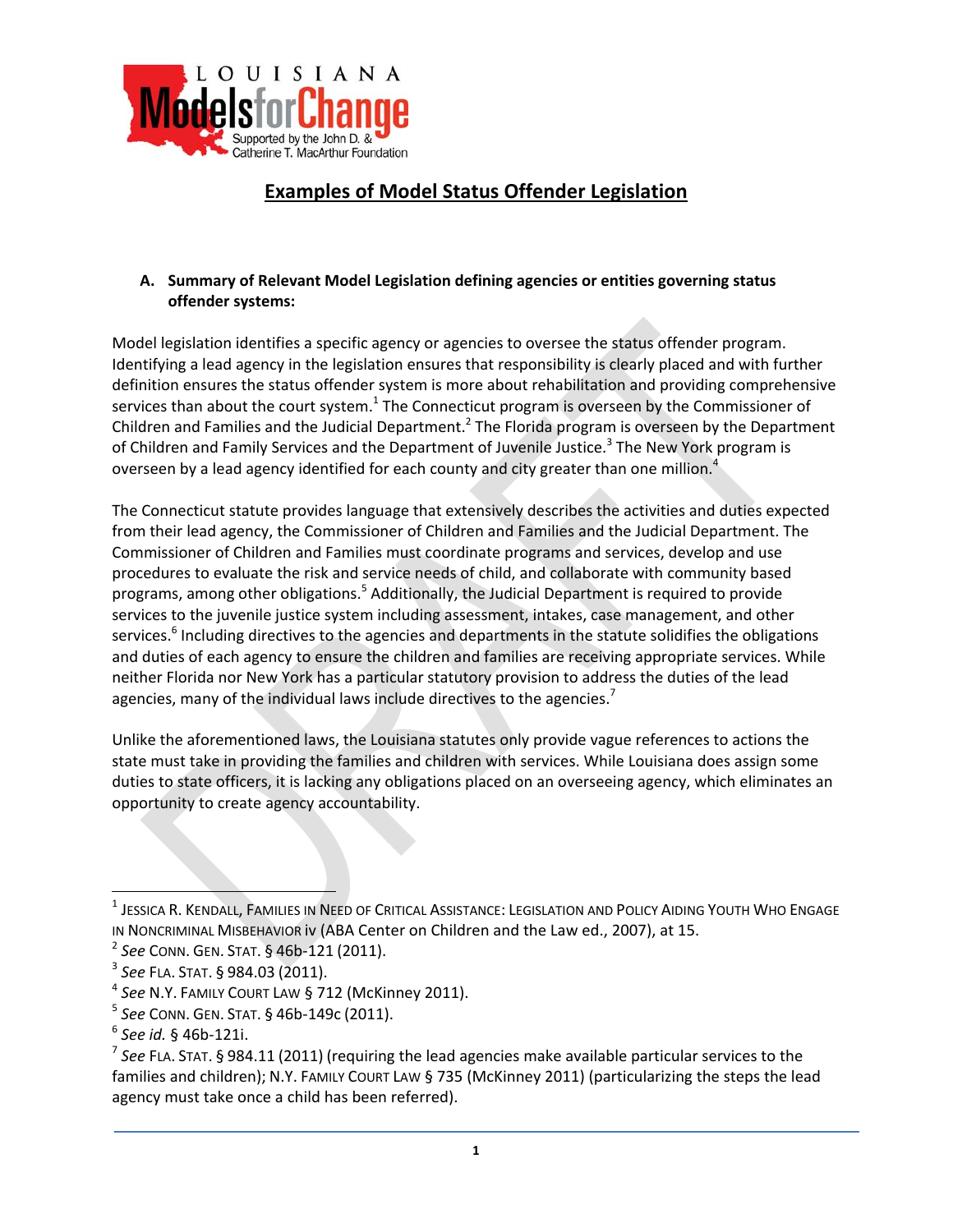

*Sample Statutes:* 

FLA. STAT. § 984.04 (2):

(2) The Department of Juvenile Justice shall be responsible for all nonjudicial proceedings involving a family in need of services.

### N.Y. FCT. LAW § 735(a)‐(b)

(a) Each county and any city having a population of one million or more shall offer diversion services as defined in section seven hundred twelve of this article to youth who are at risk of being the subject of a person in need of supervision petition. Such services shall be designed to provide an immediate response to families in crisis, to identify and utilize appropriate alternatives to detention and to divert youth from being the subject of a petition in family court. Each county and such city shall designate either the local social services district or the probation department as lead agency for the purposes of providing diversion services.

(b) The designated lead agency shall:

 (i) confer with any person seeking to file a petition, the youth who may be a potential respondent, his or her family, and other interested persons, concerning the provision of diversion services before any petition may be filed; and

 (ii) diligently attempt to prevent the filing of a petition under this article or, after the petition is filed, to prevent the placement of the youth into foster care; and (iii) assess whether the youth would benefit from residential respite services; and

 (iv) determine whether alternatives to detention are appropriate to avoid remand of the youth to detention.

### **B. Summary of Relevant Model Legislation Defining Target Population of Status Offenders:**

While most of the status offender laws define a status offender as one who has runaway, been consistently truant from school, or is disobedient, some states have slight variations that can make a difference in regards to who is in the target population. In Florida, only children who have "disobeyed the reasonable and lawful demands" of the parents can be considered CHINS, and can only be so declared after reasonable and good faith efforts have been made to remedy the problems.<sup>8</sup> This provision, and a similar truancy provision, requiring the school to make efforts to remedy the problem,<sup>9</sup> ensures that a child cannot be adjudicated as a CHINS or their family as a FINS without first making efforts to address the undesirable behavior. This language puts emphasis on the need for the families to try to work through their problems outside the court system. Additionally, a child can only be referred if no allegations from the Department of Juvenile Justice or the Department of Child and Family Services are currently pending against either the child or the family.<sup>10</sup>

None of the other states provides such specific requirements for actions which must be taken before children and families can be adjudicated as status offenders. $^{11}$ 

<sup>8</sup> *See* FLA. STAT. § 984.03 (2011).

<sup>9</sup> *See id.*

<sup>10</sup> *See id.*

<sup>11</sup> *See, e.g.,* LA. CHILD. CODE ANN. art. 730 (2011).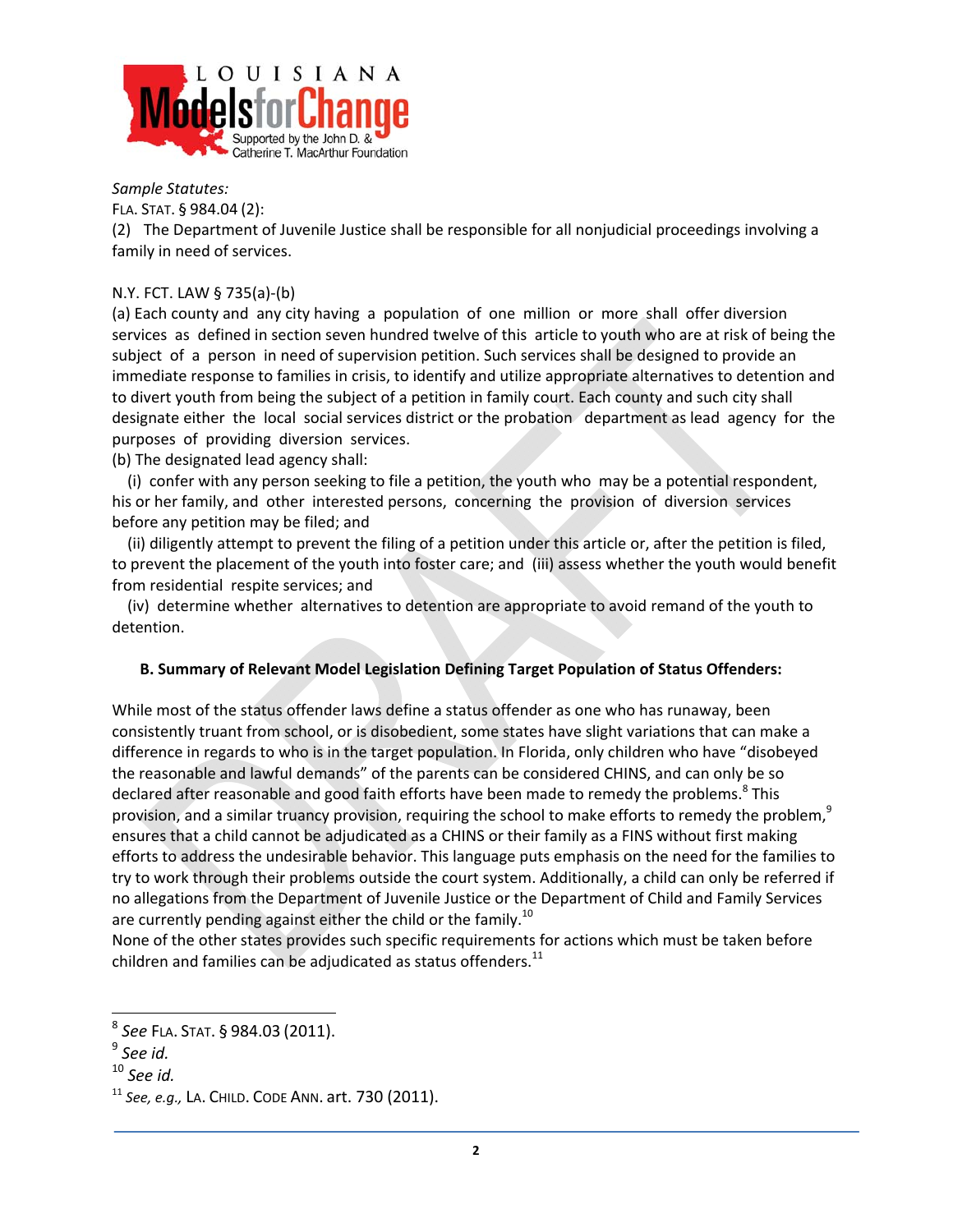

Legislation identifying the target population should include the actions to be considered status offenses as well as those actions which should NOT be considered status offenses. The legislation should include specific steps that must be taken before a referral is possible.

### *Sample Statutes:*

### Florida Statutes §984.03 Definitions (9) and (25)

(9) "Child in need of services" means a child for whom there is no pending investigation into an allegation or suspicion of abuse, neglect, or abandonment; no pending referral alleging the child is delinquent; or no current supervision by the Department of Juvenile Justice or the Department of Children and Family Services for an adjudication of dependency or delinquency. The child must also, pursuant to this chapter, be found by the court:

(a) To have persistently run away from the child's parents or legal custodians despite reasonable efforts of the child, the parents or legal custodians, and appropriate agencies to remedy the conditions contributing to the behavior. Reasonable efforts shall include voluntary participation by the child's parents or legal custodians and the child in family mediation, services, and treatment offered by the Department of Juvenile Justice or the Department of Children and Family Services;

(b) To be habitually truant from school, while subject to compulsory school attendance, despite reasonable efforts to remedy the situation pursuant to ss. 1003.26 and 1003.27 and through voluntary participation by the child's parents or legal custodians and by the child in family mediation, services, and treatment offered by the Department of Juvenile Justice or the Department of Children and Family Services; or

(c) To have persistently disobeyed the reasonable and lawful demands of the child's parents or legal custodians, and to be beyond their control despite efforts by the child's parents or legal custodians and appropriate agencies to remedy the conditions contributing to the behavior. Reasonable efforts may include such things as good faith participation in family or individual counseling.

(25) "Family in need of services" means a family that has a child who is running away; who is persistently disobeying reasonable and lawful demands of the parent or legal custodian and is beyond the control of the parent or legal custodian; or who is habitually truant from school or engaging in other serious behaviors that place the child at risk of future abuse, neglect, or abandonment or at risk of entering the juvenile justice system. The child must be referred to a law enforcement agency, the Department of Juvenile Justice, or an agency contracted to provide services to children in need of services. A family is not eligible to receive services if, at the time of the referral, there is an open investigation into an allegation of abuse, neglect, or abandonment or if the child is currently under supervision by the Department of Juvenile Justice or the Department of Children and Family Services due to an adjudication of dependency or delinquency.

# Connecticut General Statutes §46b‐120(7)

(7) "Family with service needs" means a family that includes a child or a youth who (A) has without just cause run away from the parental home or other properly authorized and lawful place of abode, (B) is beyond the control of the child's or youth's parent, parents, guardian or other custodian, (C) has engaged in indecent or immoral conduct, (D) is a truant or habitual truant or who, while in school, has been continuously and overtly defiant of school rules and regulations, or (E) is thirteen years of age or older and has engaged in sexual intercourse with another person and such other person is thirteen years of age or older and not more than two years older or younger than such child or youth**:**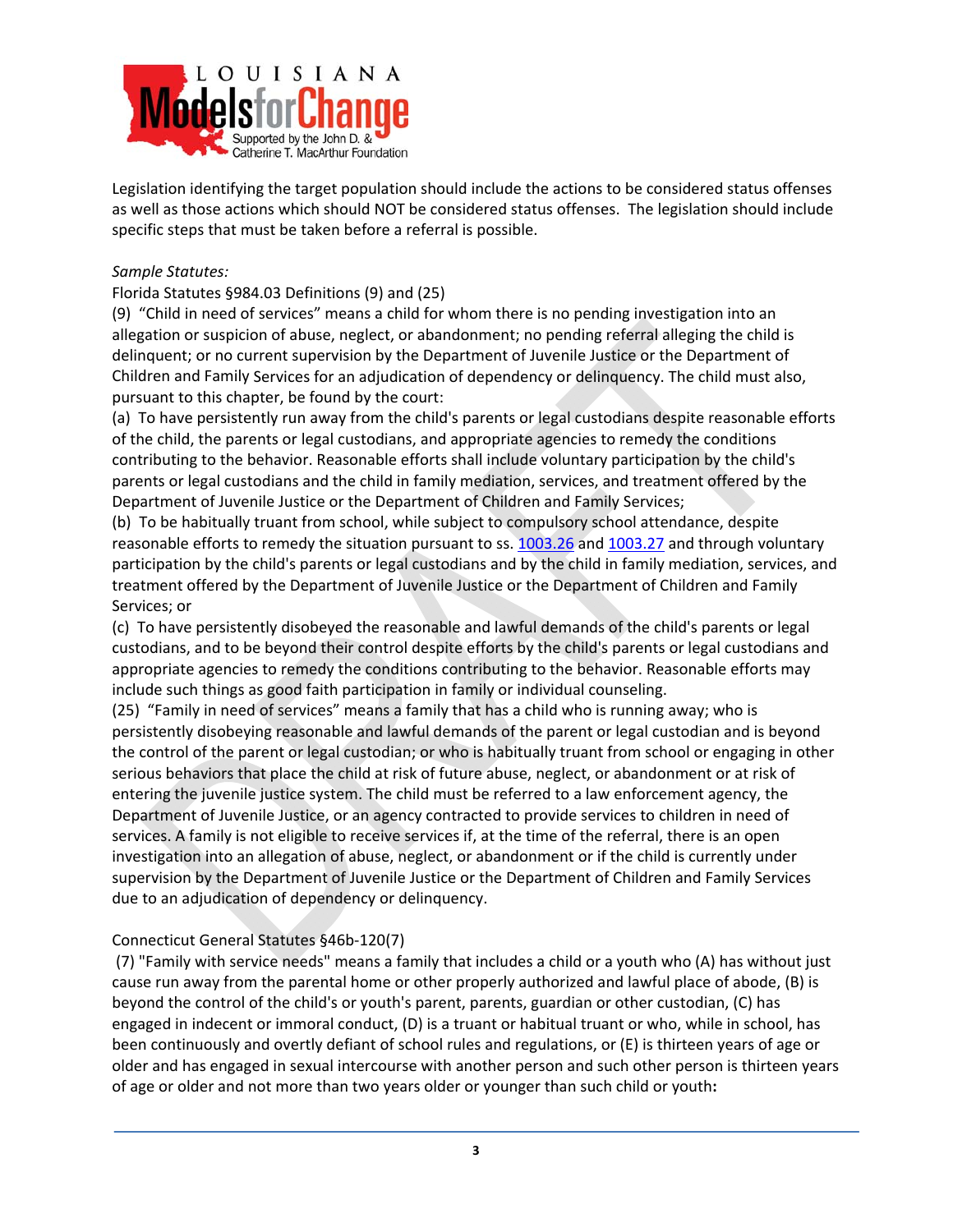

States should develop a clearly articulated, well‐defined target population for status offenders. This should include the determination that the presenting behavior rises to the level of status offending behavior as defined by statute, and is documented sufficiently. It should also address the needs of the youth and family who are not currently being served by another system *or* would be better served by another system. These criteria should also ensure that, when a youth is referred by a state or local entity already tasked to serve this youth—such as a school district—that the referring entity should be required to take appropriate steps before referring and provide documentation that these steps have been taken. Exclusion criteria should also be considered, such that youth currently being served by probation or child social services should not be referred, but the behaviors addressed as part of their ongoing treatment of the youth and family.

# **C. Summary of Relevant Model Program Legislation for the Support of Services:** [1]

Both Connecticut and Florida laws set forth goals that emphasize keeping the child and the family intact and outside the court system. The Connecticut law states its intent is to provide community based programs and services, keep juveniles in their homes when appropriate, and develop individual treatment plans that take into account the family and family needs.<sup>[2]</sup> The Florida law states:

*It is the intent of the Legislature to address the problems of families in need of services by providing them with an array of services designed to preserve the unity and integrity of the family* ... Judicial intervention to resolve the problems and conflict that exist within a family shall be limited to situations in which a resolution . . . has not been achieved . . . after all available less *restrictive resources have been exhausted*. [3]

The language in both the Connecticut and Florida statutes, and particularly the Florida statute, emphasizes the importance of providing services entirely outside the courts and only using adjudication as a last and final result.

To create successful status offender processes, Connecticut, Florida, and New York have statutory support for: a) creating special programs for status offenders, b) specifying particular duties for the lead agency or agencies overseeing the status offender system, c) establishing intake procedures and requirements for subsequent efforts, and d) creating alternatives to court proceedings even after a petition has been filed.

Connecticut established Family Support Centers, which are community‐based service centers for children and families that provide screenings, crisis intervention, mental health treatment, and more.<sup>[4]</sup> The New York program uses lead agencies in each county to provide services for families and children to divert the children from adjudication.<sup>[5]</sup> Both the Connecticut Family Support Centers and the New York lead agencies are required to provide services to status offenders and their families; these agencies not only create a plan for the families, but they also work with the family on the steps of implementing the plan. It is important that the services offered through the agency are voluntary. In Connecticut the statute calls for probation to refer the child "for voluntary services."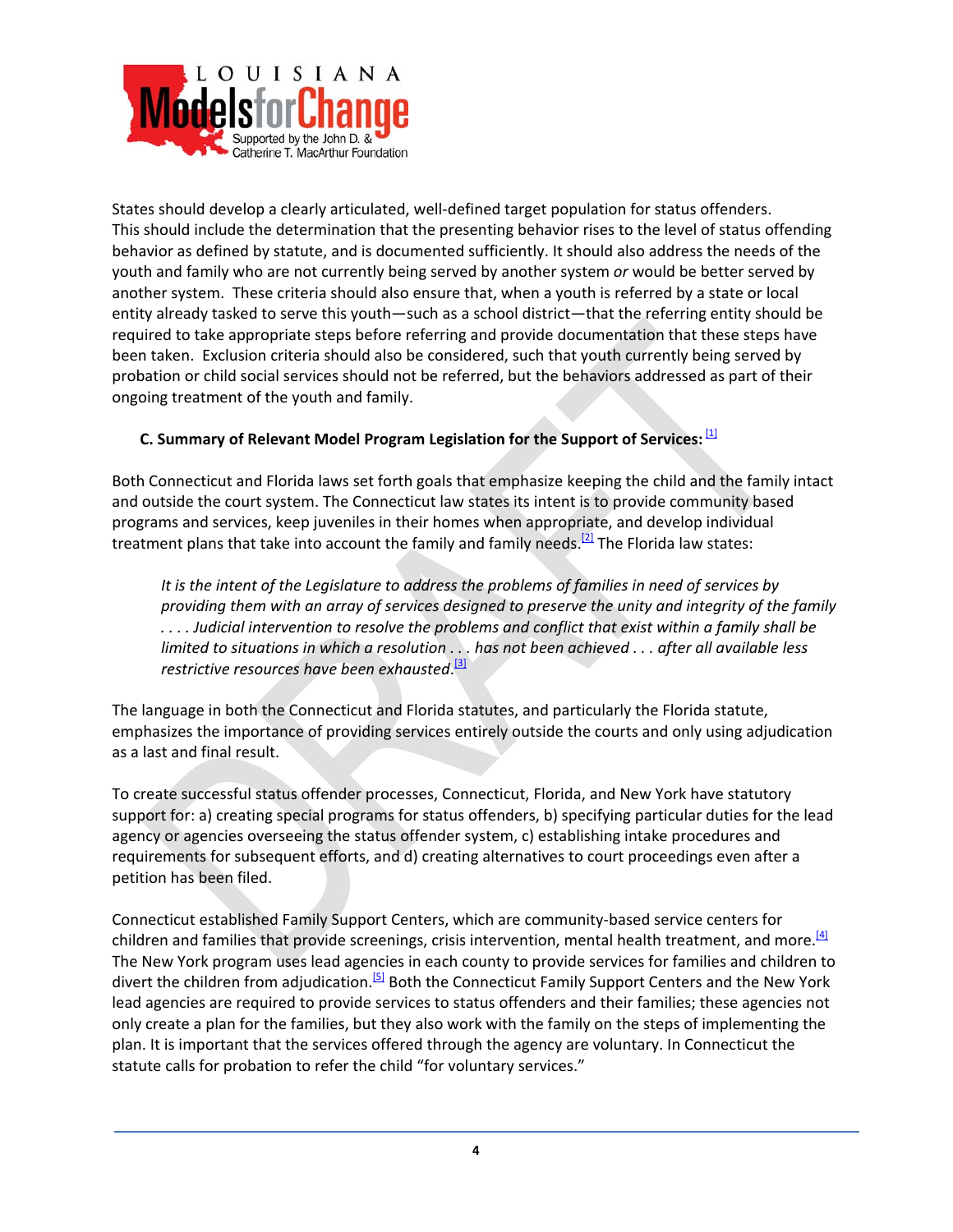

Providing complete intake procedures with a social services‐like agency and then asking the family to participate in voluntary services can ensure the child and family receive the services they need. In Connecticut and Florida a probation officer performs the intake,<sup>[6]</sup> while in New York the lead agency conducts the intake.<sup>[7]</sup> Louisiana law specifies for an intake officer.<sup>[8]</sup>

Voluntary participation is enhanced when services are tailored to meet needs and when families are assured some level of confidentiality. Both Florida and New York have statutory provisions calling for confidentiality of status offense records. Following the intake, both the Florida and New York statutes contain explicit provisions for the actions the family, child, and state should take prior to filing an official provision. In Florida, the family must be provided with parent training, individual or family counseling, community mental health services, tutorial services, and others.[9] The New York law requires that prior to filing a petition; the child should participate in diversion services that the lead agency has recommended for the family.[10] These services should continue to be provided prior to the filing of a petition until it is determined that the child would no longer benefit from such services.[11] For Connecticut, Florida, and New York, a petition cannot be filed until after alternative attempts to remedy the problem have proven unsuccessful and the time period for these services to be proven successful is indefinite.<sup>[12]</sup>

Legislation should include mandating a basic level of service provision available through the status offender system. Services are voluntary; records related to programming are confidential; services are rendered by reliable providers who deliver outcome based programming; outcomes will be monitored by a responsible agency, and an array of services unique to status offending youth will be offered and available.

### *Sample Statute:*

### FLA. STAT. § 984.04

984.04 Families in need of services and children in need of services; procedures and jurisdiction.-(1) It is the intent of the Legislature to address the problems of families in need of services by providing them with an array of services designed to preserve the unity and integrity of the family and to emphasize parental responsibility for the behavior of their children. Services to families in need of services and children in need of services shall be provided on a continuum of increasing intensity and participation by the parent and child. Judicial intervention to resolve the problems and conflicts that exist within a family shall be limited to situations in which a resolution to the problem or conflict has not been achieved through service, treatment, and family intervention after all available less restrictive resources have been exhausted. In creating this chapter, the Legislature recognizes the need to distinguish the problems of truants, runaways, and children beyond the control of their parents, and the services provided to these children, from the problems and services designed to meet the needs of abandoned, abused, neglected, and delinquent children. In achieving this recognition, it shall be the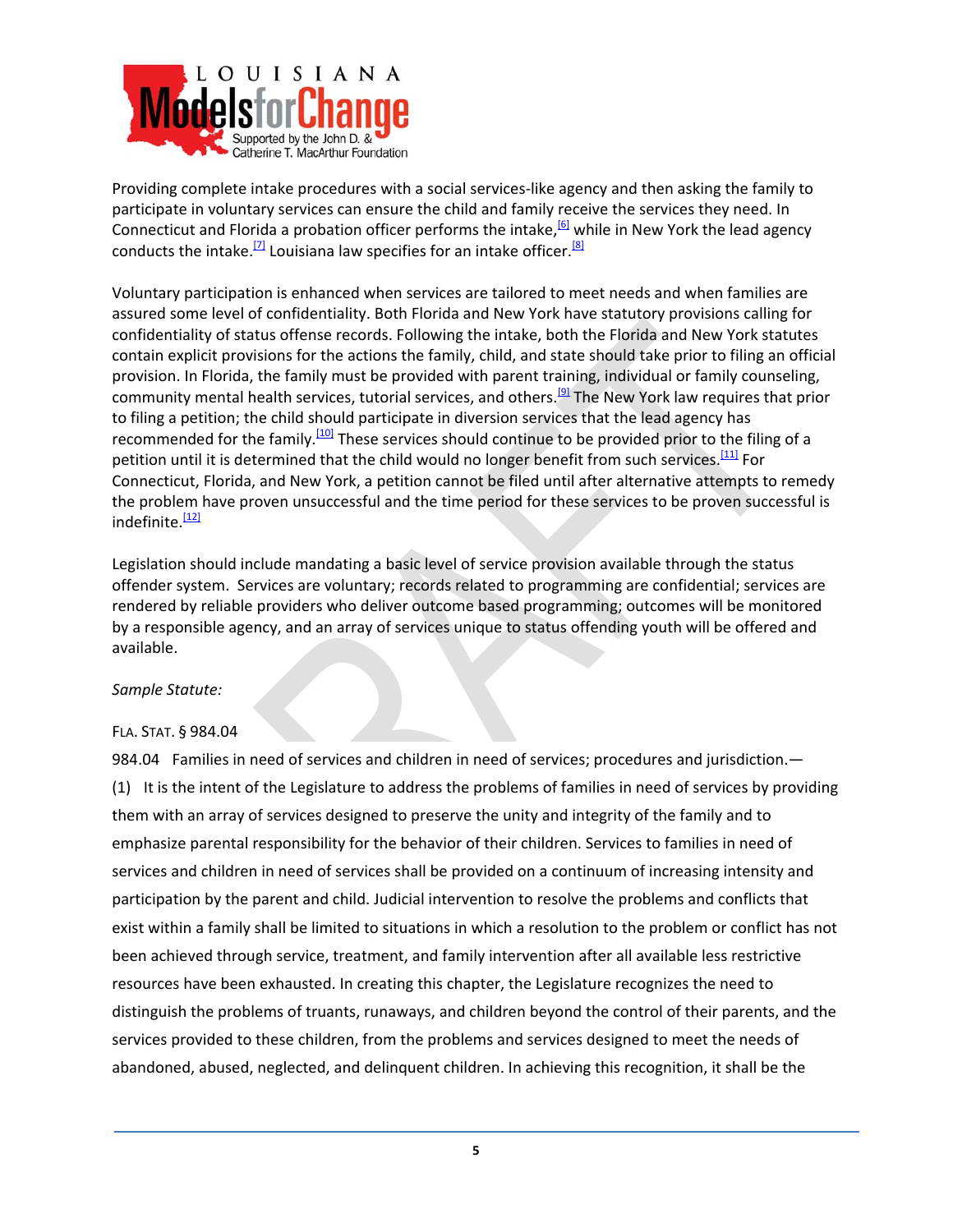

policy of the state to develop short-term, temporary services and programs utilizing the least restrictive method for families in need of services and children in need of services.

(2) The Department of Juvenile Justice shall be responsible for all nonjudicial proceedings involving a family in need of services.

(3) All nonjudicial procedures in family‐in‐need‐of‐services cases shall be according to rules established by the Department of Juvenile Justice under chapter 120.

(4) The circuit court shall have exclusive original jurisdiction of judicial proceedings involving continued placement of a child from a family in need of services in shelter.

(5) The circuit court shall have exclusive original jurisdiction of proceedings in which a child is alleged to be a child in need of services. When the jurisdiction of any child who has been found to be a child in need of services or the parent, custodian, or legal guardian of such a child is obtained, the court shall retain jurisdiction, unless relinquished by its order or unless the department withdraws its petition because the child no longer meets the definition of a child in need of services as defined in s. 984.03, until the child reaches 18 years of age. This subsection shall not be construed to prevent the exercise of jurisdiction by any other court having jurisdiction of the child if the child commits a violation of law, is the subject of the dependency provisions under this chapter, or is the subject of a pending investigation into an allegation or suspicion of abuse, neglect, or abandonment.

(6) All procedures, including petitions, pleadings, subpoenas, summonses, and hearings, in family‐in‐ need‐of‐services cases and child‐in‐need‐of‐services cases shall be according to the Florida Rules of Juvenile Procedure unless otherwise provided by law.

(7) The department may contract with a provider to provide services and programs for families in need of services and children in need of services.

# **D. Summary of Relevant Model Legislation to ensure Due Diligence Prior to Referral:**

Model states have used legislation successfully to solidify due diligence reform. Connecticut, New York, and Florida have passed legislation that require the school system to take certain steps to address the needs of the child and avoid referral. These steps provide a buffer between schools and the status offender system to ensure that youth receive all possible services within the school before they are referred out. In Connecticut schools are required to perform an educational evaluation of any child who is "habitually truant" to determine if there are unmet educational needs prior to referring the child to the status offender system.<sup>12</sup> Florida has a provision in its statute requiring the school to name the efforts it has made to get the child to attend school and to list the number of contacts the school has

<sup>12</sup> *See* CONN. GEN. STAT. § 46b-149(e) (2011).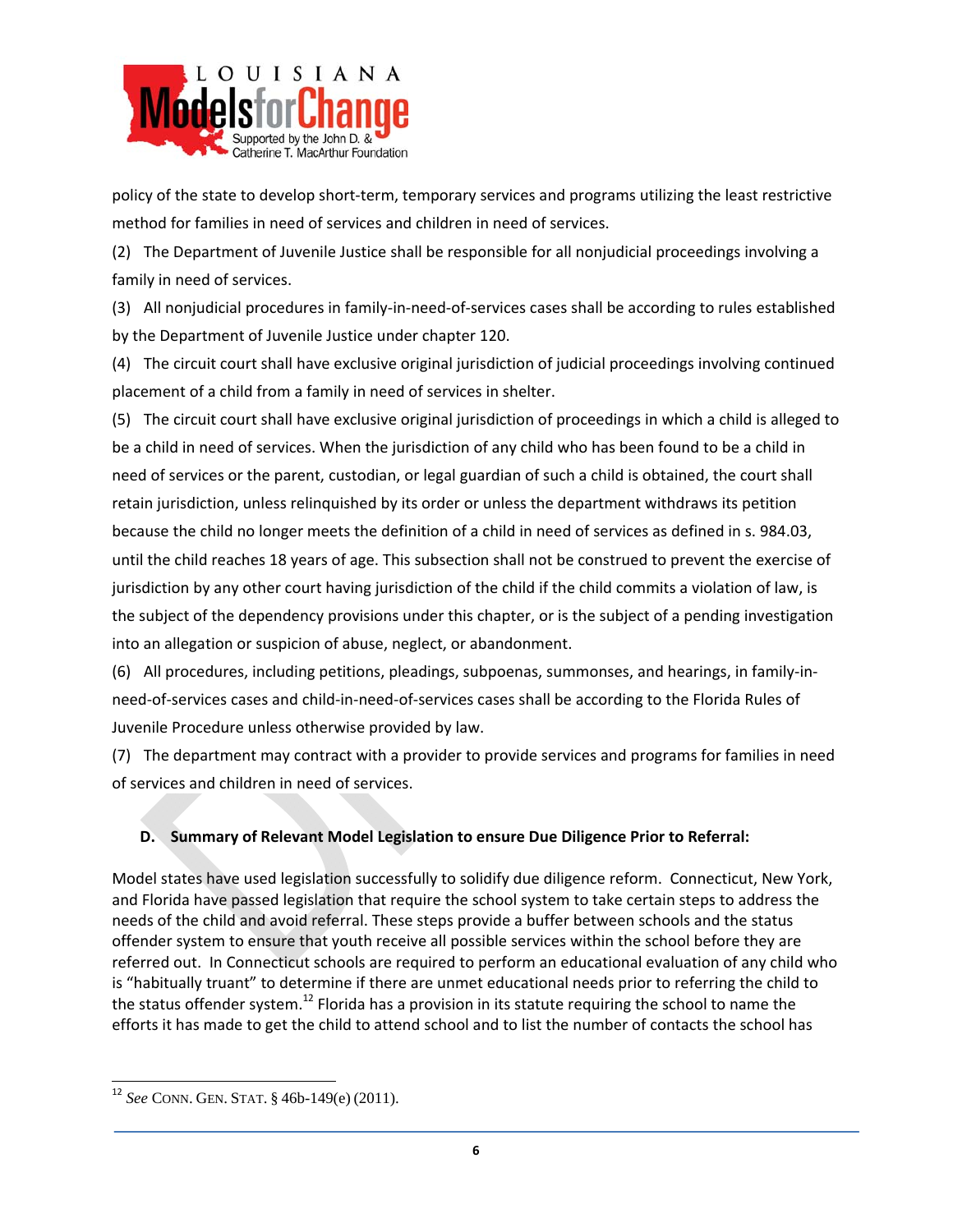

made with the child's family.<sup>13</sup> In New York, when alleging chronic truancy, the school must include the steps it is has taken to improve attendance and/or the conduct of the child in its referral to the court.<sup>14</sup>

### Sample Statute: Fla. Stat. § 984.151 (4)

(4) The petition must contain the following: the name, age, and address of the student; the name and address of the student's parent or guardian; the school where the student is enrolled; *the efforts the* school has made to get the student to attend school; the number of out-of-school contacts between *the school system and student's parent or guardian;* and the number of days and dates of days the student has missed school. The petition shall be sworn to by the superintendent or his or her designee.

There are numerous reforms states may make related to the steps agencies should take prior to referring a child to the status offender system. These reforms could be done through policy change, practice reforms, and/or legislation.

The most demonstrably successful policy reform has occurred in Clayton County, GA (and its offshoots like Jefferson County, Alabama). The model from Clayton County is to get buy-in from all stakeholders and create an MOU or Cooperative Agreement with local school districts that greatly limits (and Louisiana could go even farther by totally barring) referrals from schools to the court system based on merely status or misdemeanor offenses. Clayton County requires three violations in the same school year and a review by school administrator of a behavior plan prior to referral.

Other states, including New York, Connecticut and Florida, have enacted legislation similar to the Clayton County Cooperative Agreement, but the data is not as prevalent as in Clayton County and thus the efficacy of legislative changes are not as readily apparent. The lesson from Clayton County is that the school administrators and other stakeholders must be invested in, trained in, held accountable by, and supportive of, any legislative or policy changes.

# **E. Summary of Relevant Model Legislation for Alternatives to Detaining Status Offenders:**

Though states are permitted under JJDPA to place status offenders in secure facilities for violating a valid court order, many states have chosen to prohibit such placements. Studies have *not* shown detention to be an effective deterrent for status offense type behaviors.<sup>15</sup> However, both Louisiana and Florida allow status offenders to be placed in secure detention facilities as the result of a valid court order violation.<sup>16</sup> As an alternative to detention, the Florida court can choose to provide an alternative sanction for the child.<sup>17</sup> Each circuit has an alternative sanctions coordinator who coordinates and maintains program alternatives such as community service.<sup>18</sup> Explicitly providing for a person to maintain such programs can help ensure a child is not just being sent to secure facilities because the court has no other

<sup>13</sup> *See* FLA. STAT. § 984.151 (4)(2011).

<sup>14</sup> *See* N.Y. FAMILY COURT LAW, Part 3 § 732(a)(McKinney 2011).

<sup>15</sup> *See* KENDALL,*supra* note 1, at 8.

<sup>16</sup> *See* FLA. STAT. § 984.09 (2010); LA. CHILD. CODE ANN. art. 782 (2009).

<sup>17</sup> *See* FLA. STAT. § 984.09 (2010).

<sup>18</sup> *See id.*